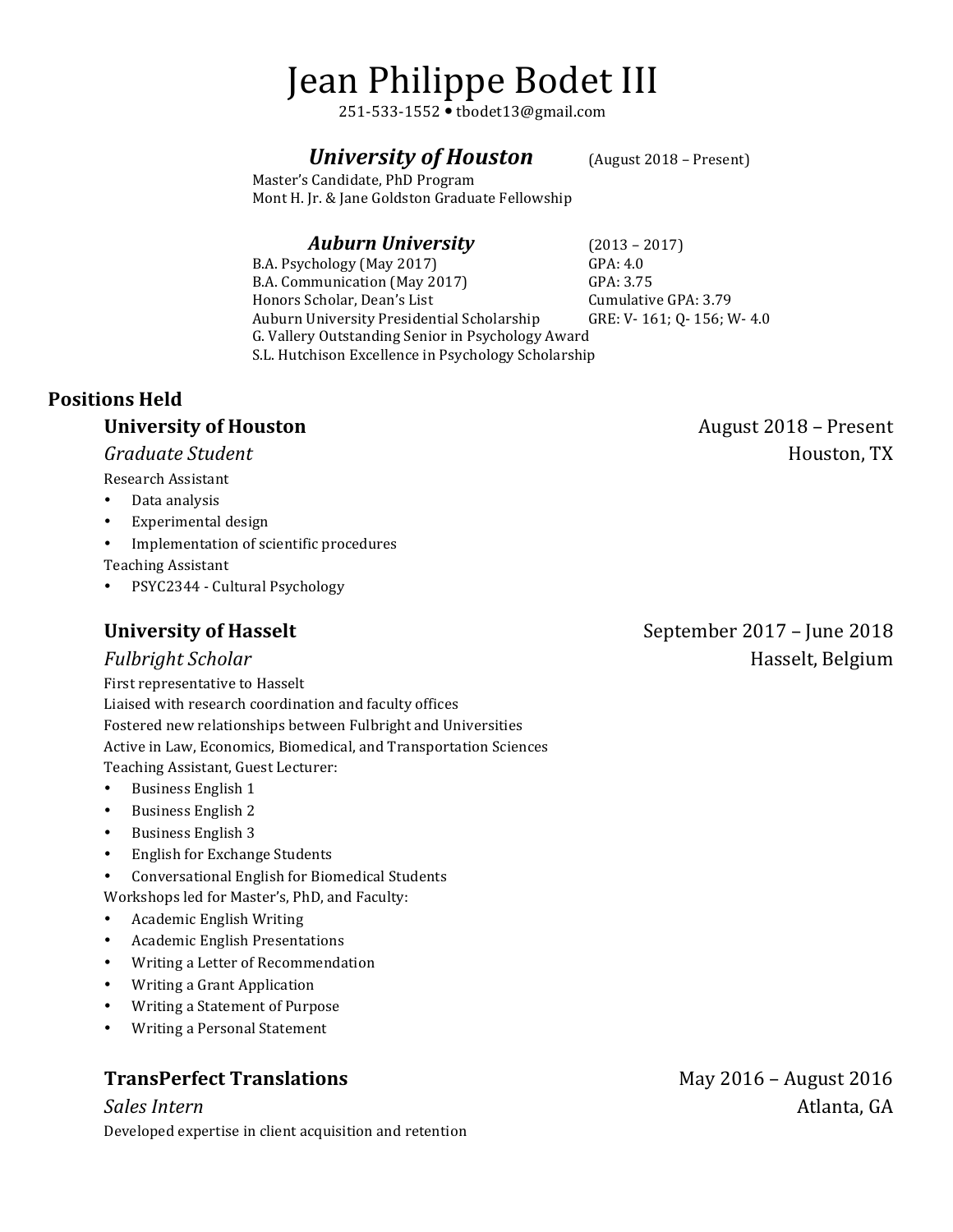## **Academic Support Outreach Committee**

## *Marketing Director*

Built first marketing program Implemented electronic survey research Optimization of social media Outreach presentations

# **Kanakuk Camp Ministries**

*Camp Counselor* Soccer coach Maintenance team Athletic and personal mentorship to high schoolers

## **Research**

## **Cognitive and Affective Neuroscience Lab**

*Research Assistant* Certification in fMRI and psychophysiological techniques

# **Behavioral Biology Research Lab**

*Research Assistant* Animal care, euthanasia, and lab experience Dissections: multiple-organ and hippocampi extraction

## **Teaching**

## **Teaching Assistant**

Courses: 

- Intro to Honors College (Fall 2015)
- Intro to Psychology (Fall 2016)
- Intro to Psychology (Spring 2017) Held office hours for students Organized, delivered help sessions, guest lectures

# **Miller Writing Center**

#### *Consultant*

Consults in French and English Presentations, MLA essays, APA labs, online media

# **Study Partners**

*Peer Tutor* University-sponsored tutoring service Individual tutoring in French and History courses

# **Skills and Certifications**

Academic research Thercultural Outreach Public Speaking

English native fluency French proficiency MRI certified Microsoft Office advanced skill BrainMap: Sleuth BrainMap: GingerALE Mango Pedagogy

August 2014 – August 2015 Auburn, AL

> May 2014 - August 2014 Branson, MO

August 2016 – August 2017 Auburn University Dr. Jen Robinson

January  $2016$  – May  $2016$ **Auburn University** Dr. Wendy Hood

August 2015 – August 2017 Auburn University

August 2015 - August 2016 Auburn University

January  $2014$  – August  $2016$ **Auburn University**